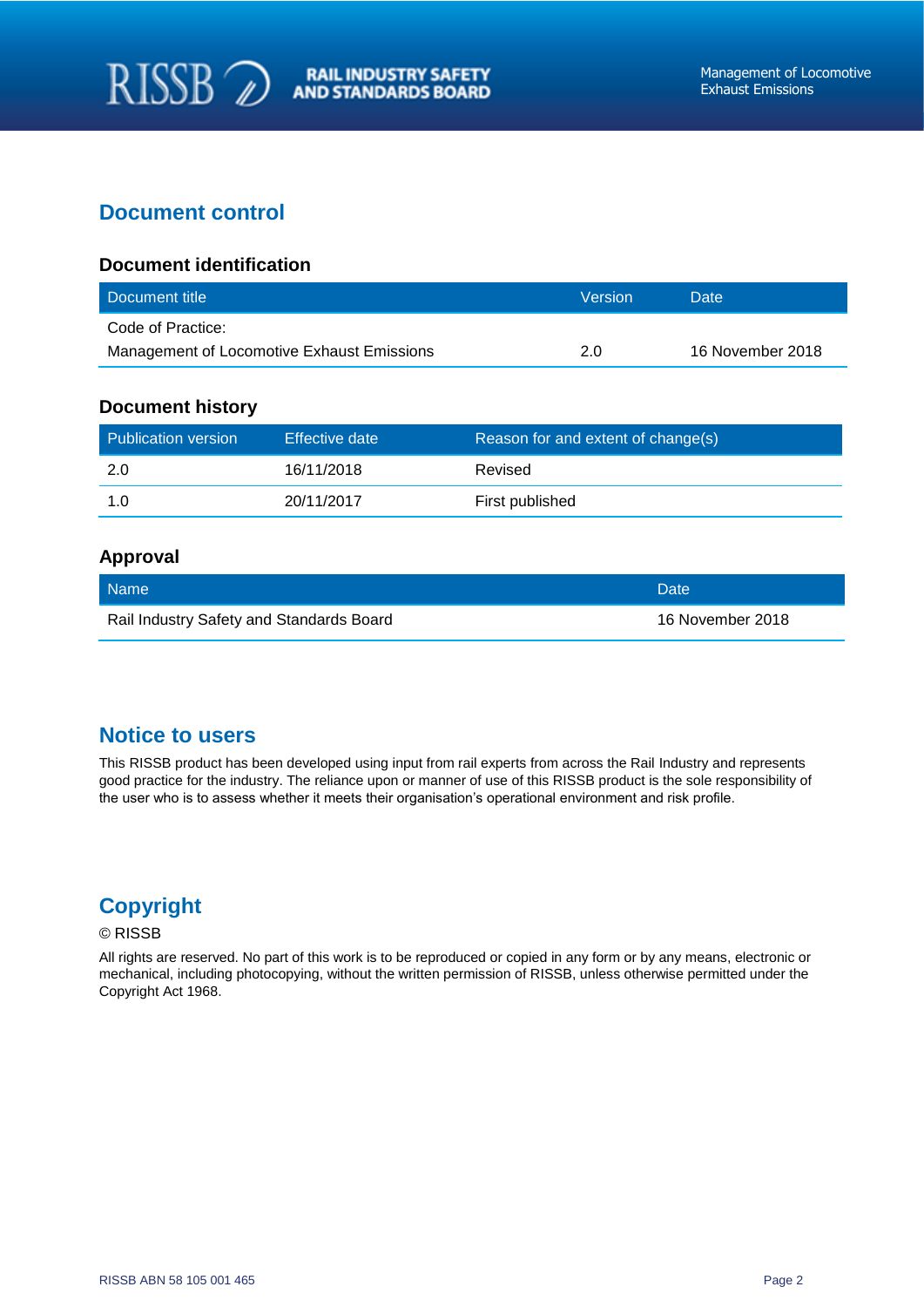

# **Contents**

| 1 |       |  |
|---|-------|--|
|   | 1.1   |  |
|   | 1.2   |  |
|   | 1.3   |  |
| 2 |       |  |
|   | 2.1   |  |
|   | 2.2   |  |
|   | 2.3   |  |
|   | 2.4   |  |
|   | 2.5   |  |
|   | 2.6   |  |
|   | 2.7   |  |
|   |       |  |
| 3 |       |  |
|   | 3.1   |  |
|   | 3.2   |  |
|   | 3.3   |  |
|   | 3.4   |  |
|   | 3.4.1 |  |
|   | 3.5   |  |
|   | 3.6   |  |
|   | 3.7   |  |
|   | 3.8   |  |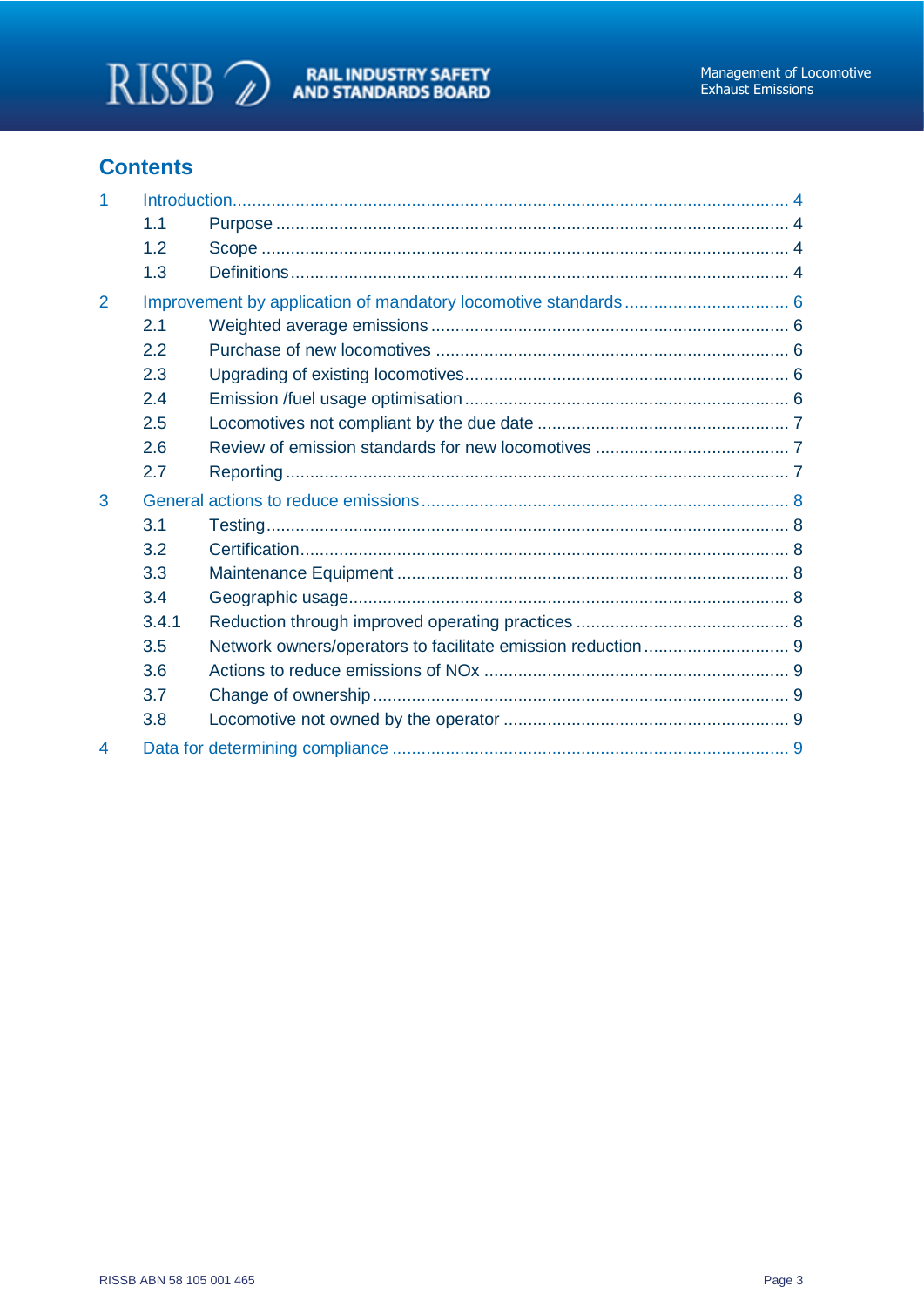## <span id="page-2-0"></span>**1 Introduction**

### <span id="page-2-1"></span>**1.1 Purpose**

This Code of Practice describes recommended practices for the management and improvement of exhaust emissions of diesel freight locomotives in the Australian railway industry.

Diesel locomotives create several emissions with adverse effects on the environment or human health, including diesel particulates (PM), oxides of nitrogen (NOx) and greenhouse gases (GHG).

In the Australian context, PM and GHG emissions are considered higher priority issues than NOx emissions. This Code of Practice seeks to address these Australian environmental considerations through a balanced approach to these competing emissions outcomes. As such this Code of Practice has reflected the broader priorities in addressing locomotive emissions.

It is recognised that equivalent or better ways of achieving the required emissions outcomes may be possible. For this reason, compliance with this Code of Practice is not mandatory, providing that any other method used provides an equivalent or improved emissions outcome than is defined in this Code of Practice.

## <span id="page-2-2"></span>**1.2 Scope**

This Code of Practice covers all diesel locomotives used for the haulage of freight in Australia, including both for hire and reward, and those used as part of the production process.

It is not applicable to:

- heritage locomotives not used for any commercial freight tasks:
- locomotives used solely for the haulage of passengers;
- other on-rail diesel engines e.g. those used in track maintenance machinery.

## <span id="page-2-3"></span>**1.3 Definitions**

*Capability compliant:* a locomotive which meets or exceeds the relevant standards in Table 1.

*Certification:* means a formal statement from a supplier (or where applicable an operator) of the emission level from a locomotive confirming that equipment (either an engine, locomotive, or parts installed for reducing locomotive emissions) has been tested and is compliant with the relevant emission level in this Code of Practice. Certification of one engine as compliant shall be accepted as evidence of compliance by all locomotives similarly engined and configured. ("type testing").

Testing data or certification of an engine or kit undertaken overseas shall be accepted as evidence of performance in Australia unless such use is expressly forbidden by the supplier.

*Compliant maintenance:* means the configuration, operation and maintenance of components and systems affecting locomotive emissions as directed by the original equipment manufacturer (OEM), or in the case of an upgrade, the kit supplier, or as modified by changes to best practice, so that emissions conform to the certification provided.

*Due date:* is 10 years after the effective date.

*Duty cycle:* The amount of time a locomotive spends in each throttle notch setting ("notch").

*Effective date:* is 1 December 2018 being the first day of the first month falling more than 12 months after the publication of this Code of Practice.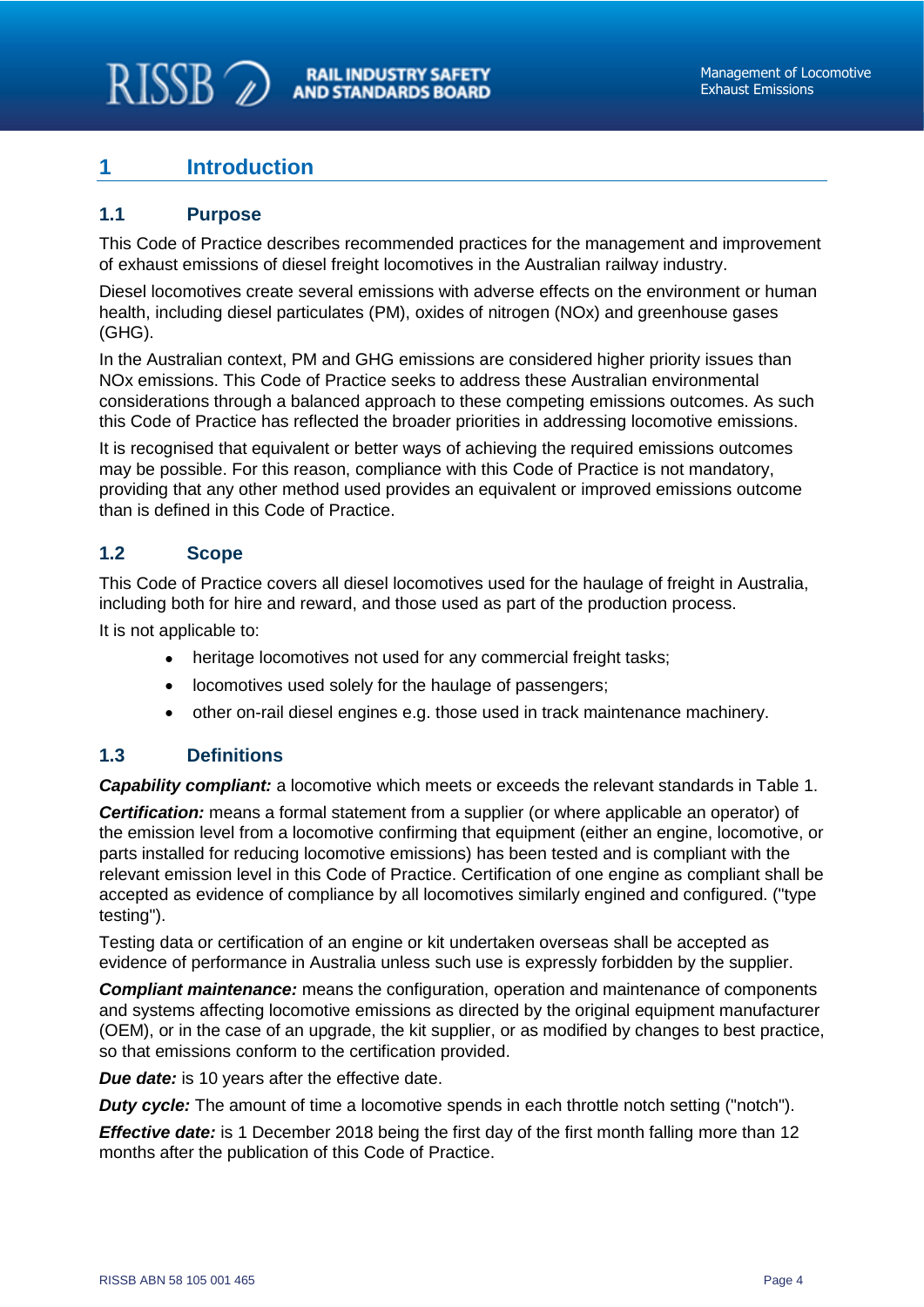**Existing locomotive:** a locomotive either ordered for supply to or in service in Australia at the effective date.

**RAIL INDUSTRY SAFETY AND STANDARDS BOARD** 

*FROEPG (Freight Rail Operators' Environmental Policy Group):* **is a group open to all** freight rail operators in Australia and comprising the majority of such operators. It was formed in 2012, with the endorsement of RISSB and the Australasian Railway Association (ARA), with the purpose to address environmental matters resulting from rail freight operations.

*Major overhaul:* is a scheduled power assembly change out, component change out or other planned maintenance requiring replacement of 75% or more of the pistons and cylinder liners of the engine. A major overhaul will not include unscheduled maintenance to replace these components due to unforeseen failure of engine component(s) prior to scheduled maintenance.

*New locomotive*: a locomotive ordered after the effective date of this Code of Practice including orders for already manufactured but not used new locomotives.

**PM:** particulate matter present in the exhaust emissions of diesel locomotives.

*Pre-owned locomotive:* a locomotive previously operated overseas and ordered after the effective date for importation and use in Australia. If the locomotive previously operated outside Australia was manufactured after 1 January 2010 or had covered less than 50 000 km at the date of importation, it shall be considered a new locomotive for the purposes of this Code of Practice and shall meet the standards required of a new locomotive.

*Reporting organisation:* means that organisation nominated by the industry which is independent of any operator subject to this Code of Practice, which will publish annual data on the emissions performance of the freight industry as described in Section 2.7 of the Code. At the effective date the reporting body was the Australasian Railway Association (ARA).

*Review period:* means the maximum period between formal reviews of this Code of Practice commencing from the publication of this Code of Practice. The review period is four years.

*Short term:* means a period of less than 5 years.

 $RISSB \nightharpoonup$ 

*Should:* The use of the word 'should' indicates a recommendation.

**Technical body:** means that organisation nominated by the industry which is independent of any operator subject to this Code of Practice, which prepares and publishes the data on locomotive PM emissions by engine model required in Table 2 of this Code of Practice. FROEPG may by majority vote of the FROEPG members act as the Technical Body if no other body is nominated.

*Testing:* means the measurement and determination of the weighted average of a locomotive's PM emissions using the processes and methodology outlined in Section 3.1 of this Code of Practice.

*Threshold usage:* means 50,000 km/annum and is the maximum level of annual locomotive usage, at which the relevant provisions in Section 2.5.c shall apply.

*Upgrade kit:* means a package of parts generally comprising enhanced pistons, injectors and other components which when fitted to an existing locomotive will reduce PM emission levels to at or below levels specified in this Code of Practice.

*Upgraded locomotive:* an existing locomotive upgraded after the effective date, to meet the standard below.

*Weighted average emissions:* The weighted average emissions ("emissions") shall be the emissions of PM g/ kWh developed from the emissions in each notch weighted by the duty cycle. Calculation of weighted average emissions should preferably use the AAR main line duty cycle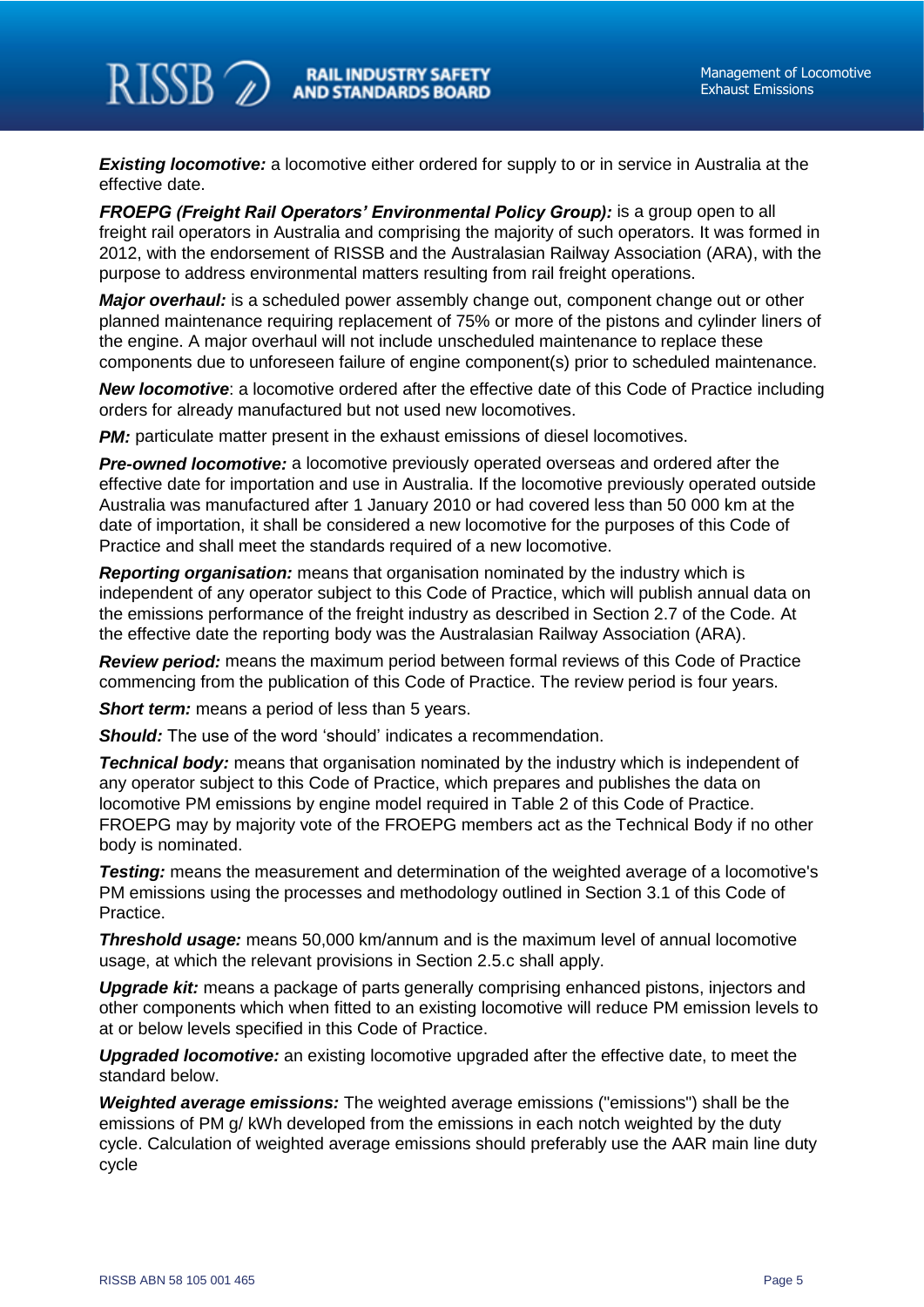## <span id="page-4-0"></span>**2 Improvement by application of mandatory locomotive standards**

**RAIL INDUSTRY SAFETY AND STANDARDS BOARD** 

#### <span id="page-4-1"></span>**2.1 Weighted average emissions**

 $RISSB\mathbb{Z}$ 

| Locomotive type                  | <b>PM Emissions</b><br>g/kWh | Comment                                                       |
|----------------------------------|------------------------------|---------------------------------------------------------------|
| New Locomotives                  | 0.27                         |                                                               |
| Upgraded locomotives             | 0.30                         | USA tier 0+ level                                             |
| Pre-owned (imported) locos "new" | 0.27                         | Refer above for definition of a "new"<br>pre-owned locomotive |
| Pre-owned (imported) locos other | 0.30                         |                                                               |

#### *Table 1 - Required weighted average emission level line haul duty cycle*

#### <span id="page-4-2"></span>**2.2 Purchase of new locomotives**

Locomotives ordered after the effective date shall be certified as meeting the requirements in Table 1 having full regard for planned usage, Australian weather conditions, modifications to meet Australian Standards, and other factors deemed likely to affect the level of locomotive emissions.

This requirement shall be waived if the operator provides documented evidence that:

- (a) no locomotive with this emission standard meeting the operator's specific operational and network requirements was commercially available in Australia at the time of purchase; and
- (b) the locomotive purchased provides the highest available standard meeting these operational and network requirements.

#### <span id="page-4-3"></span>**2.3 Upgrading of existing locomotives**

Existing locomotives found to be non-compliant shall be upgraded to meet the requirements in Table 1 in this Code of Practice, generally through fitting of an upgrade kit.

An operator may at their discretion upgrade an existing locomotive through other engine modification works which can be demonstrated to improve emissions sufficiently to satisfy this upgrading requirement, subject to certification.

Operators shall undertake this upgrade on existing locomotives, which are not capability compliant, by whatever method, as required to meet the requirements of Table 1, at the first major overhaul after the effective date, and before the due date unless essential components to undertake such an update are not available.

#### <span id="page-4-4"></span>**2.4 Emission /fuel usage optimisation**

Changing the engine injection timing and other settings alters the mix of emissions between the three key emission types. Action to reduce fuel usage and emission of GHG may therefore have the effect of increasing emissions of PM and/or NOx.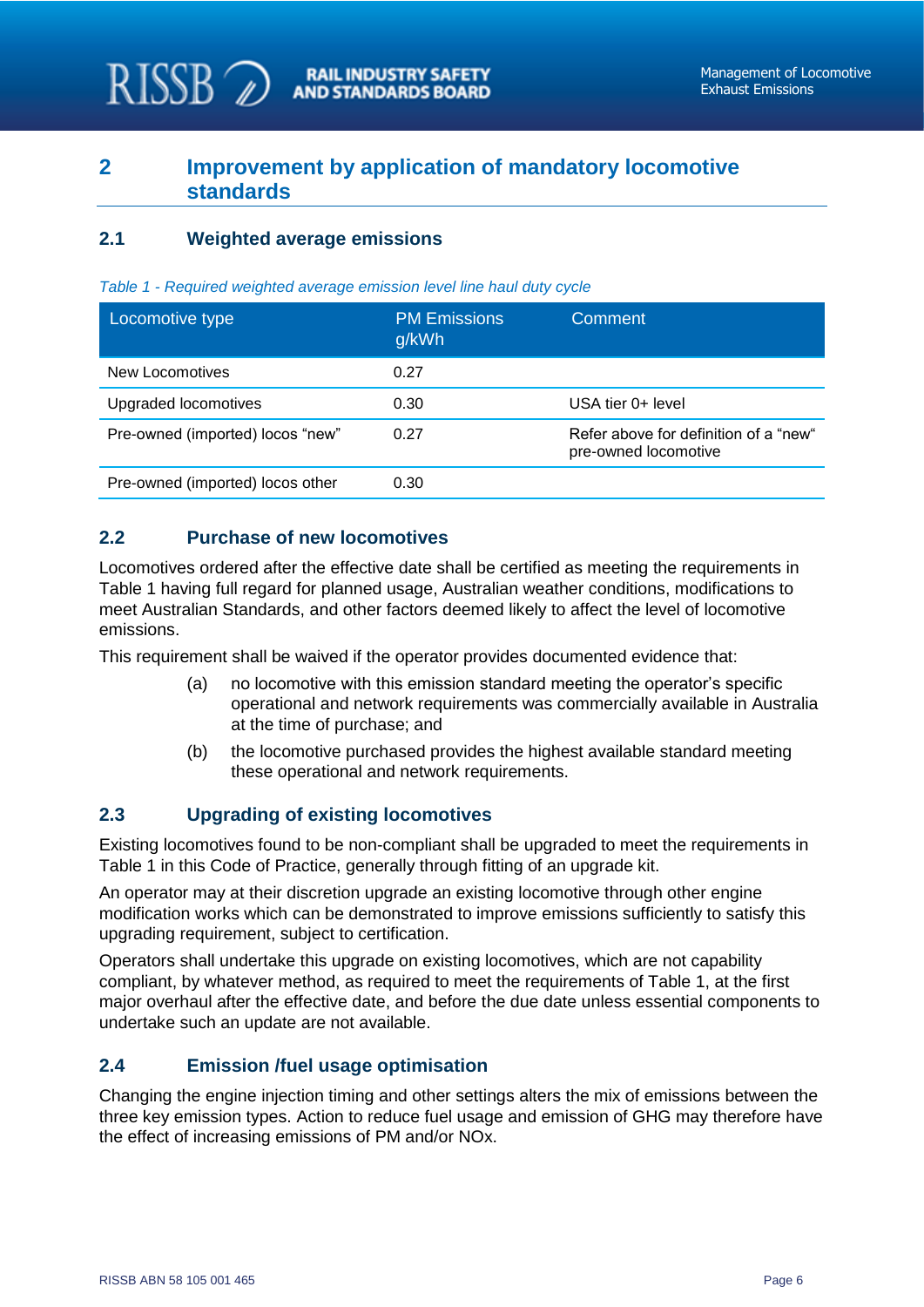Operators may alter the engine timing and other settings of their new or upgraded locomotives to optimise fuel usage and GHG emissions, provided that certification of compliance at this new configuration is supplied.

Existing locomotives which have not been upgraded may be similarly optimised without the need to provide evidence from testing.

#### <span id="page-5-0"></span>**2.5 Locomotives not compliant by the due date**

A non-compliant locomotive which at the due date has not been upgraded to meet the emission levels in Table 1 shall not be in breach of this Code of Practice if:

- (a) the locomotive has received a major overhaul prior to the due date, but no parts were available to upgrade its emission standard (as above); or
- (b) the locomotive has not received an overhaul, but it will be scrapped within five years after the due date; or
- (c) in each year after the due date, the locomotive will not exceed the threshold usage (the operator shall supply data to confirm compliance). If in any 12 consecutive months after the due date the locomotive does exceed the threshold usage, it shall be upgraded to comply with Table 1 of this Code of Practice not later than 12 months after this exceedance.

Operators using this provision should avoid operating these locomotives in or around urban areas or population centres.

#### <span id="page-5-1"></span>**2.6 Review of emission standards for new locomotives**

It is recognised that over the review period of this Code of Practice that improved technology may become available. It is anticipated that, to remain relevant, it is likely that this Code of Practice will be updated at intervals less than the review period; in particular, the content of Table 1 and Table 2.

#### <span id="page-5-2"></span>**2.7 Reporting**

 $RISSB \nightharpoonup$ 

Operators shall report to the reporting organisation within two months after the end of each calendar year (or part calendar year in the first year) after the effective date:

- (a) the number of new locomotives purchased in the prior calendar year;
- (b) of that number, those that meet the standard;
- (c) that meet a lesser but best available standard as addressed in Section 2.3.

Operators shall also report at this time the number of non-compliant locomotives:

- (a) receiving a major overhaul as defined above;
- (b) receiving an upgrade kit;
- (c) for which no kit was available; and
- (d) reasons why any non-compliant locomotive receiving a major overhaul, and capable of being upgraded did not receive an upgrade.
- (e) disposals of locomotives net of any purchase of non-compliant locomotives

The reporting body shall publish this data per operator within four months of the end of each calendar year.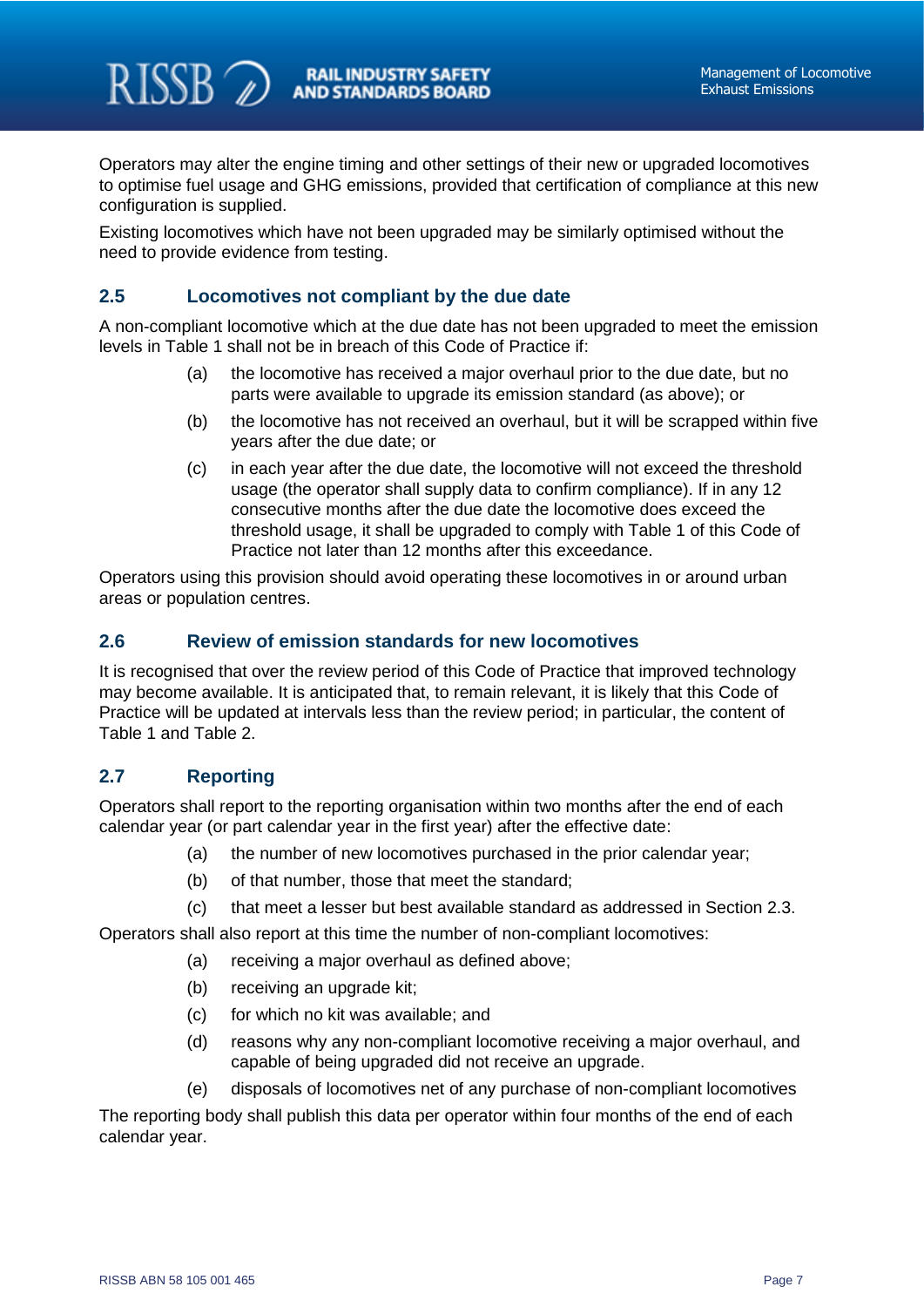## <span id="page-6-0"></span>**3 General actions to reduce emissions**

### <span id="page-6-1"></span>**3.1 Testing**

 $RISSB 2$ 

Equipment and the procedures used to measure emissions for certification in Australia shall comply with one or more of US EPA 1065, EC 595 and Regulation 49. The calculation of the weighted average PM emissions shall be undertaken using the weightings in the US EPA line haul duty cycle.

## <span id="page-6-2"></span>**3.2 Certification**

Certification of either an engine, locomotive, or parts installed for reducing locomotive emissions shall confirm that it has been tested in accordance with Section 3.1 and is compliant with the relevant emission level in Table 1 of this Code of Practice. Certification of one engine as compliant shall be accepted as evidence of compliance by all locomotives similarly engined and configured. (Type testing).

Certification of capability compliance for new and existing locomotives in the compliant configuration and set up specified by the purchaser and accepted by the supplier shall be satisfied by evidence of certification by the OEM, or for upgraded locomotives, certification by the provider of an emission upgrade kit, and shall be the responsibility of the supplier.

Certification/testing undertaken overseas will be acceptable if meeting either US EPA or EU UIC requirements. However, any Australian testing will take precedence over such overseas information.

If no certification, either from independent sources or local testing, is available for an engine it shall be deemed as non-compliant.

#### <span id="page-6-3"></span>**3.3 Maintenance Equipment**

The OEM/kit supplier shall provide the information required for compliant maintenance. Variation of the locomotive set-up outside these conditions shall require retesting of the locomotive emission levels.

#### <span id="page-6-4"></span>**3.4 Geographic usage**

Prior to the due date, no operational restrictions shall be placed on new, existing or upgraded locomotives as a result of this Code of Practice.

After the due date, operators shall take all reasonable steps to minimise human exposure to the use of non-capability compliant locomotives.

#### <span id="page-6-5"></span>**3.4.1 Reduction through improved operating practices**

Operators should take actions to reduce emissions from in-service use, especially in urban areas or adjacent to centres of population, through steps such as:

- (a) running locomotives "dead" when not required for operating conditions;
- (b) use of software to optimise engine loadings in multi loco consists;
- (c) installing idling management equipment such as engine stop/start or similar systems;
- (d) use of crew advisory systems to optimise conservation of momentum; and
- (e) crew training.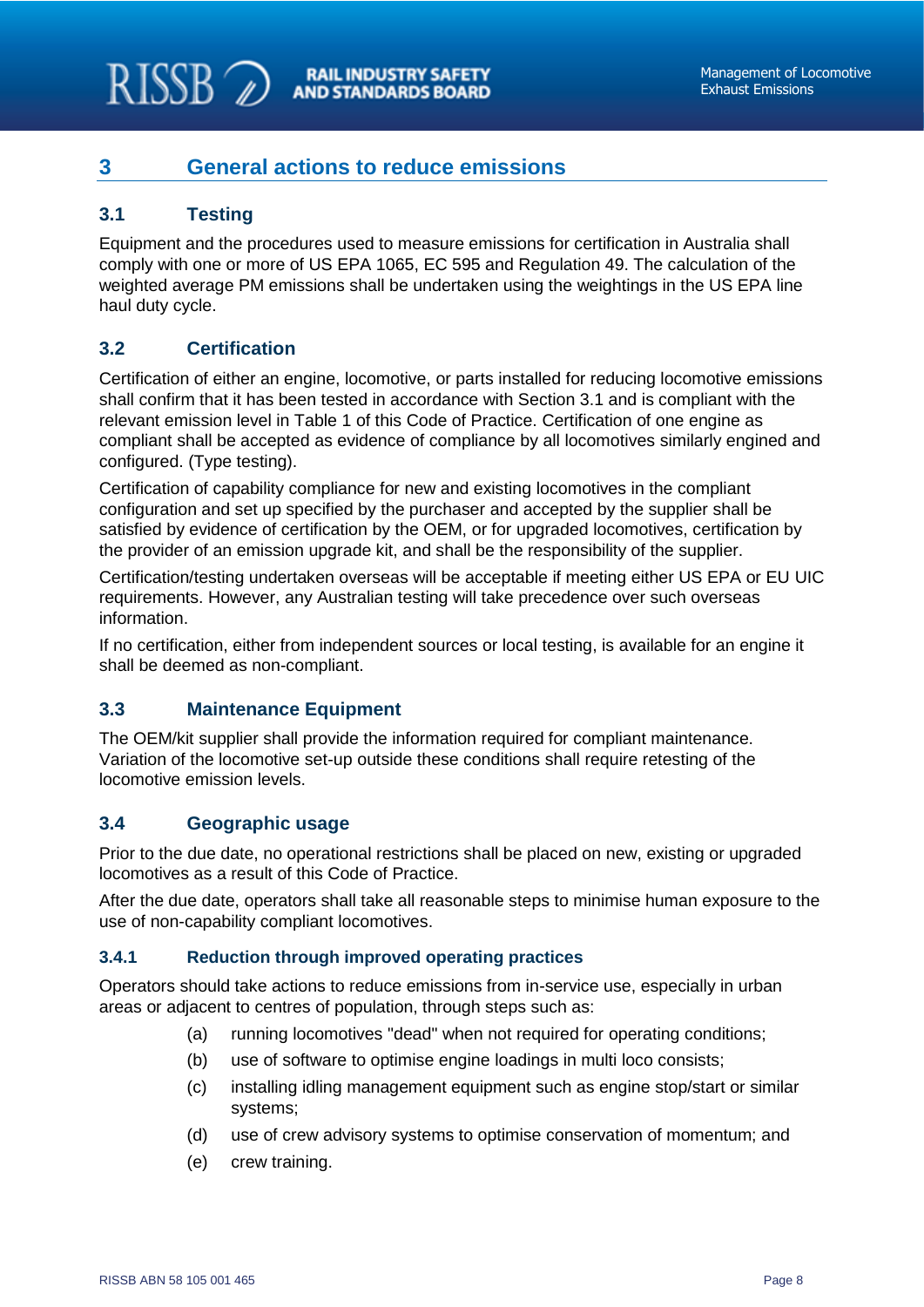#### <span id="page-7-0"></span>**3.5 Network owners/operators to facilitate emission reduction**

Network owners/operators should consider maximising available opportunities to reduce locomotive emissions exacerbated through network conditions. For example, to increase network velocity, reduce delays, and enable conservation of momentum.

#### <span id="page-7-1"></span>**3.6 Actions to reduce emissions of NOx**

Consistent with meeting the emission standards for PM specified above, and minimising emissions of GHG, operators should endeavour to minimise emissions of NOx.

#### <span id="page-7-2"></span>**3.7 Change of ownership**

 $RISSB$ 

Where either all or part of an operator's fleet, or beneficial control of the operator, is sold, the improvement obligations under this Code of Practice shall continue.

#### <span id="page-7-3"></span>**3.8 Locomotive not owned by the operator**

Some locomotives are owned by parties other than the operator. This includes locomotives under financing arrangements, and those owned by a customer, who contracts with the operator to provide haulage services to the owner using these locomotives.

Responsibility for compliance of these locomotives with this Code of Practice shall rest with the operator. The operator shall, where necessary, secure any agreements from the Owner needed to allow the Operator to achieve this compliance.

This requirement shall not apply to short term commercial leases of locomotives, or those maintained by the lessor, where responsibility for compliance shall reside with the locomotive owner.

## <span id="page-7-4"></span>**4 Data for determining compliance**

Table 2 data below, unless provided by an OEM or testing, provides guidance only for determining compliance of existing locomotives. Operators should establish compliance in accordance with Section 3

| <b>Engine Model</b>  | PM Emissions g/kWh | <b>Source</b> |
|----------------------|--------------------|---------------|
| Alco 12-251C         | N/A                | No            |
| Alco 12-251CE        | N/A                | No            |
| Alco 12-251E         | N/A                | No            |
| Alco 6-251           | N/A                | No            |
| Alco 6-251B          | N/A                | No            |
| <b>Cummins QSK19</b> | 0.134              | O.E.M         |
| Cummins QSK78-18     | 0.134              | O.E.M         |
| EMD 12-567C          | N/A                | No            |

*Table 2 - Weighted average PM emissions/kWh for engine models operating in the Australian rail freight industry (including non-hire and reward operations)*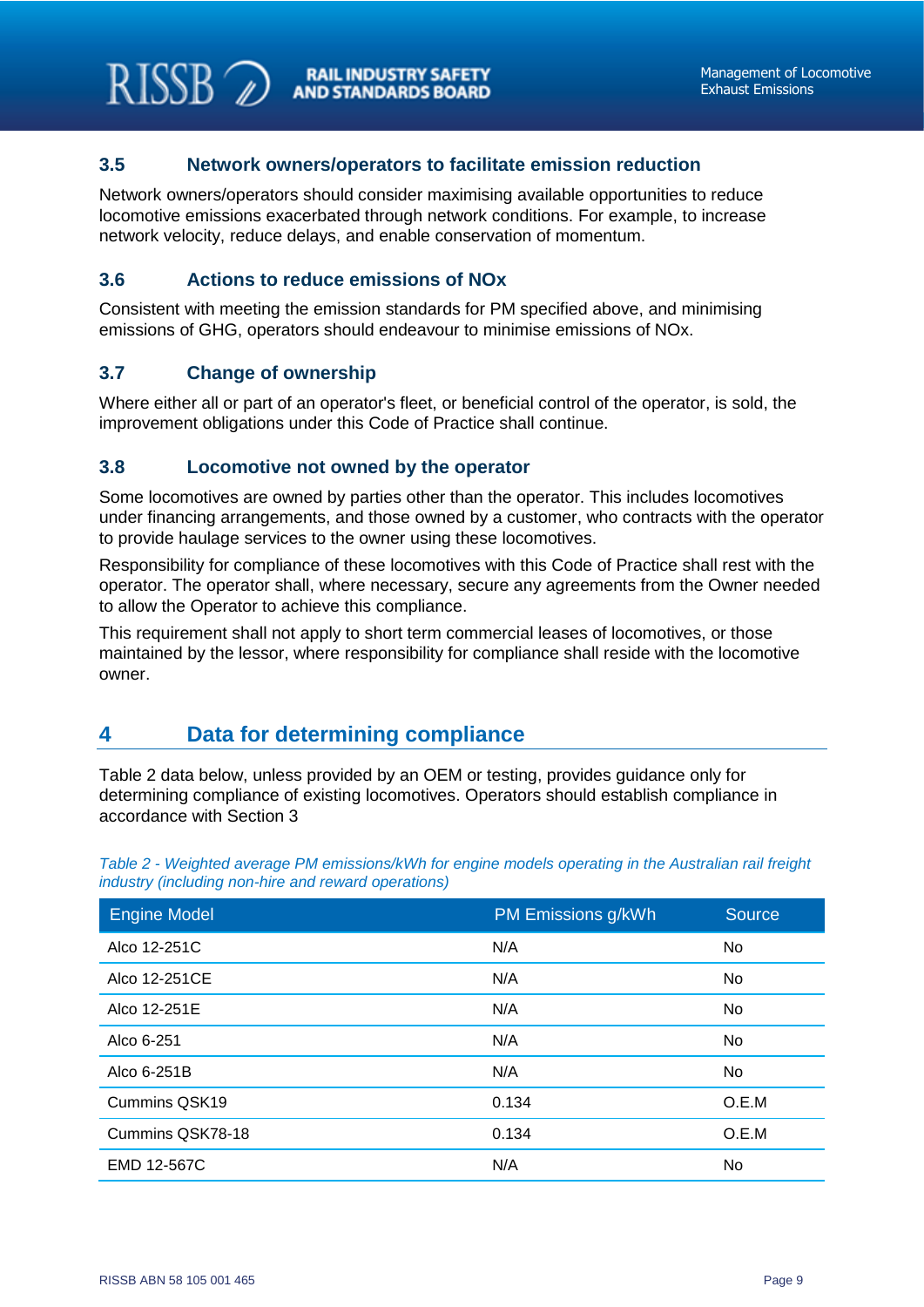

| <b>Engine Model</b>                        | PM Emissions g/kWh | <b>Source</b>      |
|--------------------------------------------|--------------------|--------------------|
| EMD 12-645C                                | N/A                | No                 |
| EMD 12-645E3B                              | 0.386              | O.E.M              |
| EMD 12-645E3C                              | N/A                | <b>No</b>          |
| EMD 12-645F3B                              | 0.389              | O.E.M              |
| EMD 12-710-G3B-ES (Upgraded Tier 0+)       | < 0.268            | O.E.M              |
| EMD 12-710G3                               | 0.386              | O.E.M              |
| EMD 12-710G3A                              | 0.386              | O.E.M              |
| EMD 12-710G3B-EC                           | N/A                | O.E.M <sup>3</sup> |
| EMD 12-710G3B-ES2                          | 0.386              | O.E.M              |
| EMD 12-645E                                | N/A                | O.E.M <sup>3</sup> |
| EMD 16-567BC                               | 0.386              | O.E.M              |
| EMD 16-567C                                | 0.447              | O.E.M              |
| EMD 16-645E                                | 0.447              | O.E.M              |
| EMD 16-645E3                               | N/A                | O.E.M <sup>3</sup> |
| EMD 16-645E3B                              | N/A                | O.E.M <sup>3</sup> |
| EMD 16-645E3C                              | 0.447              | O.E.M              |
| EMD 16-645E3C (Tier 0+ kit already fitted) | < 0.268            | O.E.M              |
| EMD 16-645F3                               | 0.452              | O.E.M              |
| EMD 16-645F3B                              | 0.386              | O.E.M              |
| EMD 16-710 SLAC (SD90MAC)                  | N/A                | O.E.M <sup>3</sup> |
| EMD 16-710G3                               | 0.386              | O.E.M              |
| EMD 16-710G3A                              | 0.386              | O.E.M              |
| EMD 16-710G3A SD60 JWAC                    | N/A                | O.E.M <sup>3</sup> |
| EMD 16-710G3A (Tier 0+)                    | < 0.268            | O.E.M              |
| EMD 16-710G3A-EC                           | 0.366              | O.E.M              |
| EMD 16-710G3A-EFI                          | 0.366              | O.E.M              |
| EMD 16-710G3B-ES                           | N/A                | No                 |
| EMD 16-710G3B SD70M JWAC                   | N/A                | O.E.M <sup>3</sup> |
| EMD 16-710G3C-ES                           | N/A                | No                 |
| EMD 16-710G3C SD75M JWAC                   | N/A                | O.E.M <sup>3</sup> |
| EMD 16-710G3C-ES2                          | < 0.241            | O.E.M              |
| EMD 16-710G3C-T1                           | 0.3                | O.E.M              |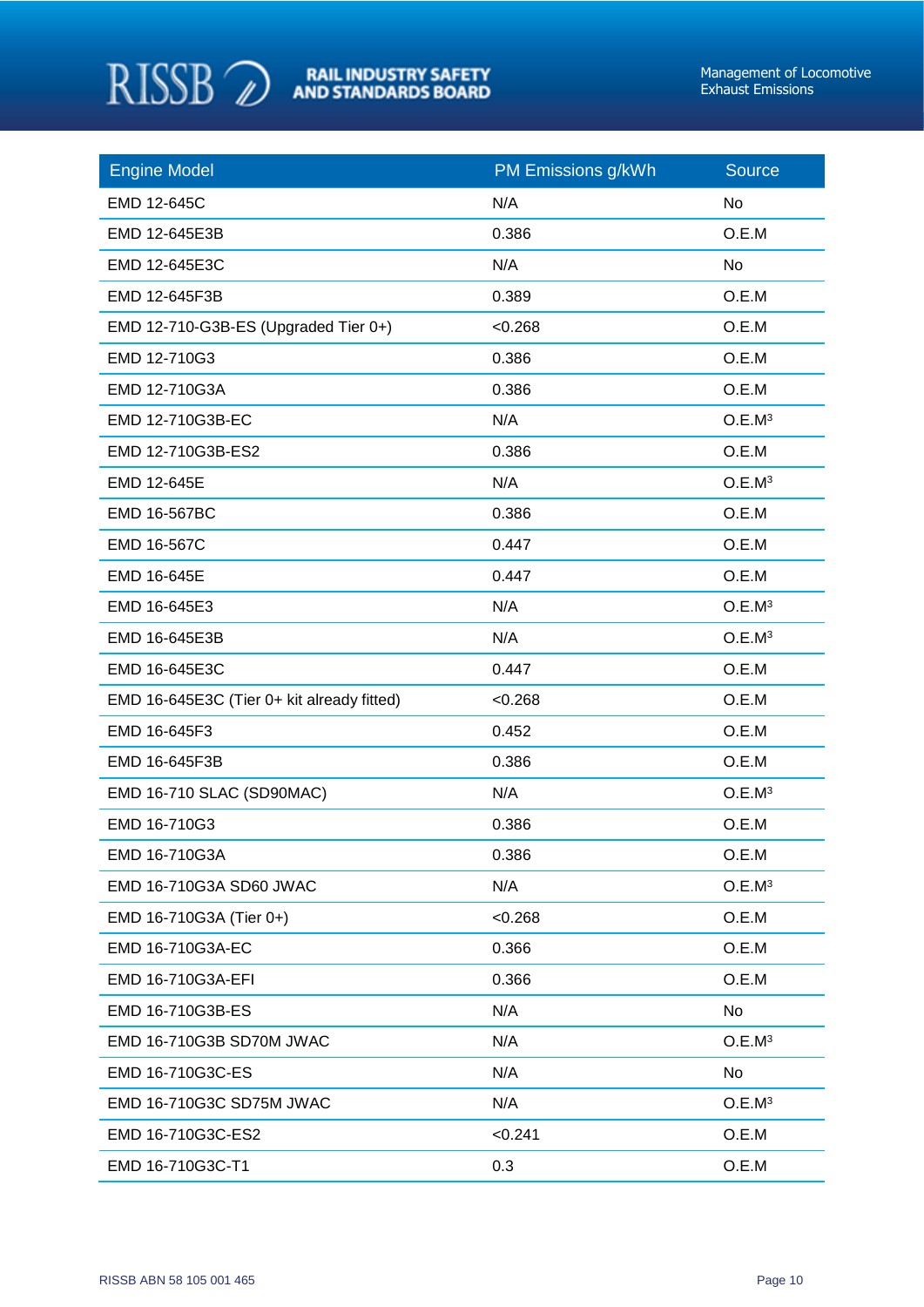

| <b>Engine Model</b>            | PM Emissions g/kWh | <b>Source</b>      |
|--------------------------------|--------------------|--------------------|
| EMD 16-710G3C-T3               | < 0.107            | O.E.M              |
| EMD 20-645E3                   | 0.463              | O.E.M              |
| EMD 6-567C                     | 0.389              | O.E.M              |
| <b>EMD 8-567C</b>              | 0.389              | O.E.M              |
| EMD 8-645E                     | 0.389              | O.E.M              |
| EMD 8-710G3B                   | N/A                | No                 |
| EMD 8-710G3B (Tier 0+)         | 0.10               | O.E.M              |
| EMD16-645E3B                   | 0.447              | O.E.M              |
| EMD16-710G3A EFI               | 0.366              | O.E.M              |
| English Electric 12CSVT        | N/A                | <b>No</b>          |
| <b>English Electric 6CSRKT</b> | N/A                | No                 |
| English Electric 8SRKT         | N/A                | No                 |
| <b>GE 7FDL12 EFI 2800</b>      | N/A                | O.E.M <sup>1</sup> |
| GE 7FDL12 MUI                  | N/A                | O.E.M <sup>1</sup> |
| GE 7FDL16 Dash8 EFI            | N/A                | O.E.M <sup>1</sup> |
| GE 7FDL16 Dash8 MUI            | N/A                | O.E.M <sup>1</sup> |
| GE 7FDL16-C40ACi-AU            | 0.134              | O.E.M              |
| GE 7FDL16-C44ACi-AU            | 0.134              | O.E.M              |
| GE 7FDL16-Dash9 EFI            | 0.19               | O.E.M              |
| GE 7FDL16-Dash9 NR             | 0.134              | O.E.M              |
| GE EVO12-ES44ACi-AU            | 0.134              | O.E.M              |
| GE EVO12-ES44DCi-AU            | 0.134              | O.E.M              |
| GE P616-PH37ACi-AU             | 0.134              | O.E.M <sup>2</sup> |
| MTU-20V4000R43                 | 0.134              | O.E.M              |
| MTU-20V4000R43L                | 0.134              | O.E.M              |

*Notes:*

- 1. No PM test data is available for these engine types according to Section 3.1 of the RISSB Locomotive Emissions CoP
- 2. GE P616-PH37ACi-AU PM is an estimate for US EPA LH Duty Cycle based upon EU3a certification test results.
- 3. Performance varies with specific configuration and some models are compliant; refer to O.E.M or Supplier for details
- 4. Further data affecting entries in this Table may be issued from time to time